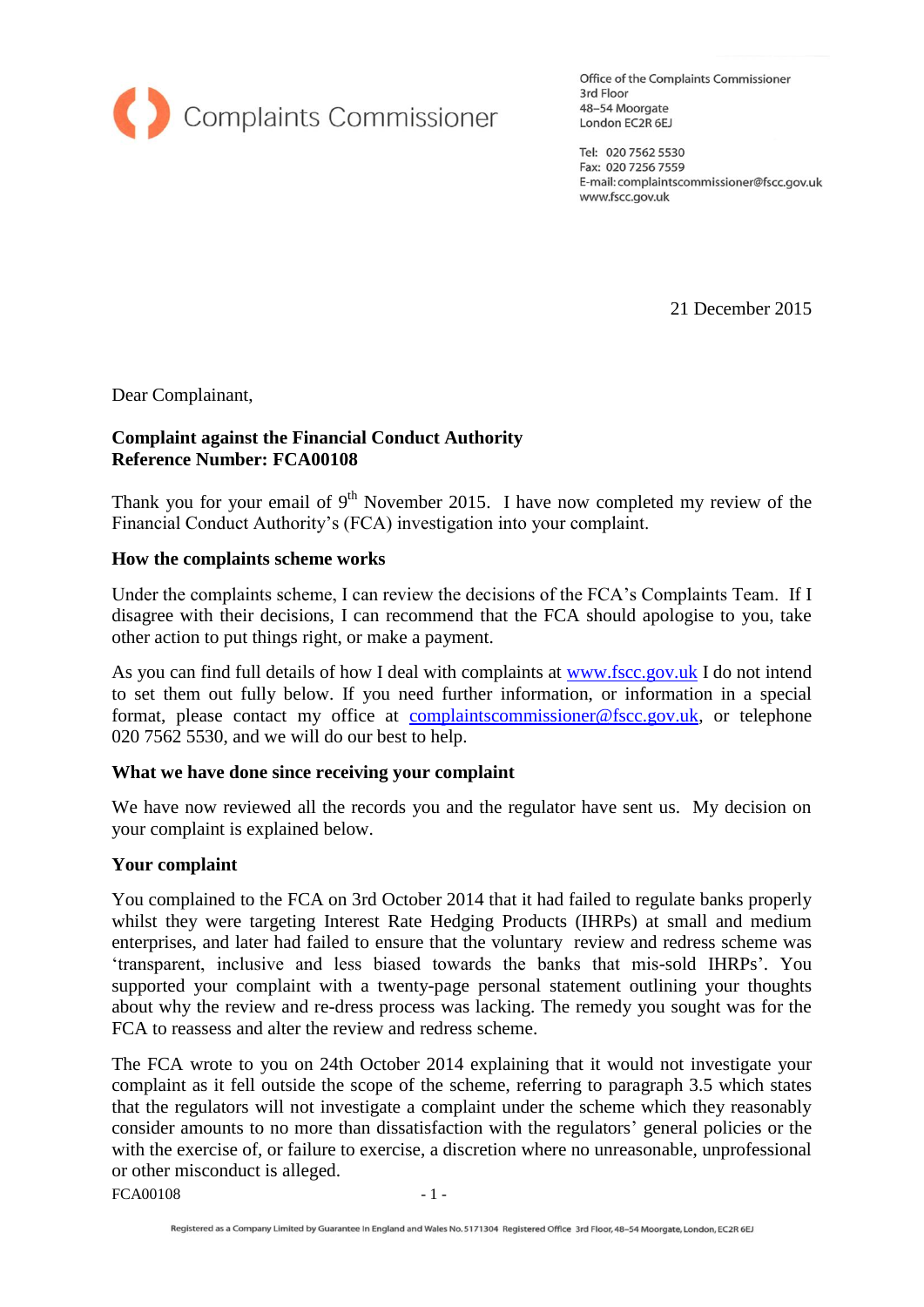You wrote back to the FCA on 5th November 2014 and the FCA treated that correspondence as a second complaint, which they reviewed and responded to on 30th April 2015. The FCA did not uphold your second complaint.

You then wrote to me on  $9<sup>th</sup>$  November to say that you disagreed with the way the FCA had summarised your complaint in its decision letters, as well as the FCA's decision not to investigate your complaint; and that although you had written to the FCA on a number of occasions after the FCA issued its decision letter on 24th October 2014, you had not received a response - in particular, your emails of 27th July 2015, 8th October 2015 and 17th October 2015 remained unanswered.

# **My position**

I turn to the first part of your complaint: that you disagree with how the FCA summarised your complaint and that you disagree with the reasons given for not investigating your complaint.

Because you disagree with the FCA's summary of your complaint, I have reviewed your original complaint to the FCA. There, you state 'my complaint concerns actions and inactions of the FCA (and previously FSA) relating to bank mis-selling of Interest Rate Hedging Products to SMEs. I am personally affected by this. Please see attached further details'.

The further details are the twenty-page supplement I referred to above, outlining your views of various aspects of the FCA's regulation of banks and the redress review.

The FCA, in its decision letter of 24 October 2014, sought to summarise the essence of your letter in a way which would allow it to manage its review of your complaint. It did so by identifying three main elements which it felt best represented the gravamen of your complaint, these being:

## *'Element One*

You claim that the FCA has failed to pro-actively regulate banks whils they were targeting Interest rate Hedging Products ('IHRPs') at Small and Medium Enterprises ('SMEs') and that the FCA *'….failed to act for many months and possibly years once alerted to the problems of those affected….'*

## *Element Two*

You believe that the review and redress scheme lacks transparency and is, among other things, too restrictive and too set in stone, has no clear or effective deadlines and is not consistent across the banking industry without any transparent appeals process.

Further you claim that the review does not *'acknowledge inherent problems of IRHPs for SMEs*' and that the FCA message together with banks' has discouraged customers from seeking help from third party advisers and as such has disadvantaged those that did not receive advise.

You believe it is questionable whether the banks presented the appropriate information to the independent Reviewer and as such they are unable to effectively challenge the decision.

You are also concerned about how the element of consequential loss is dealt with.'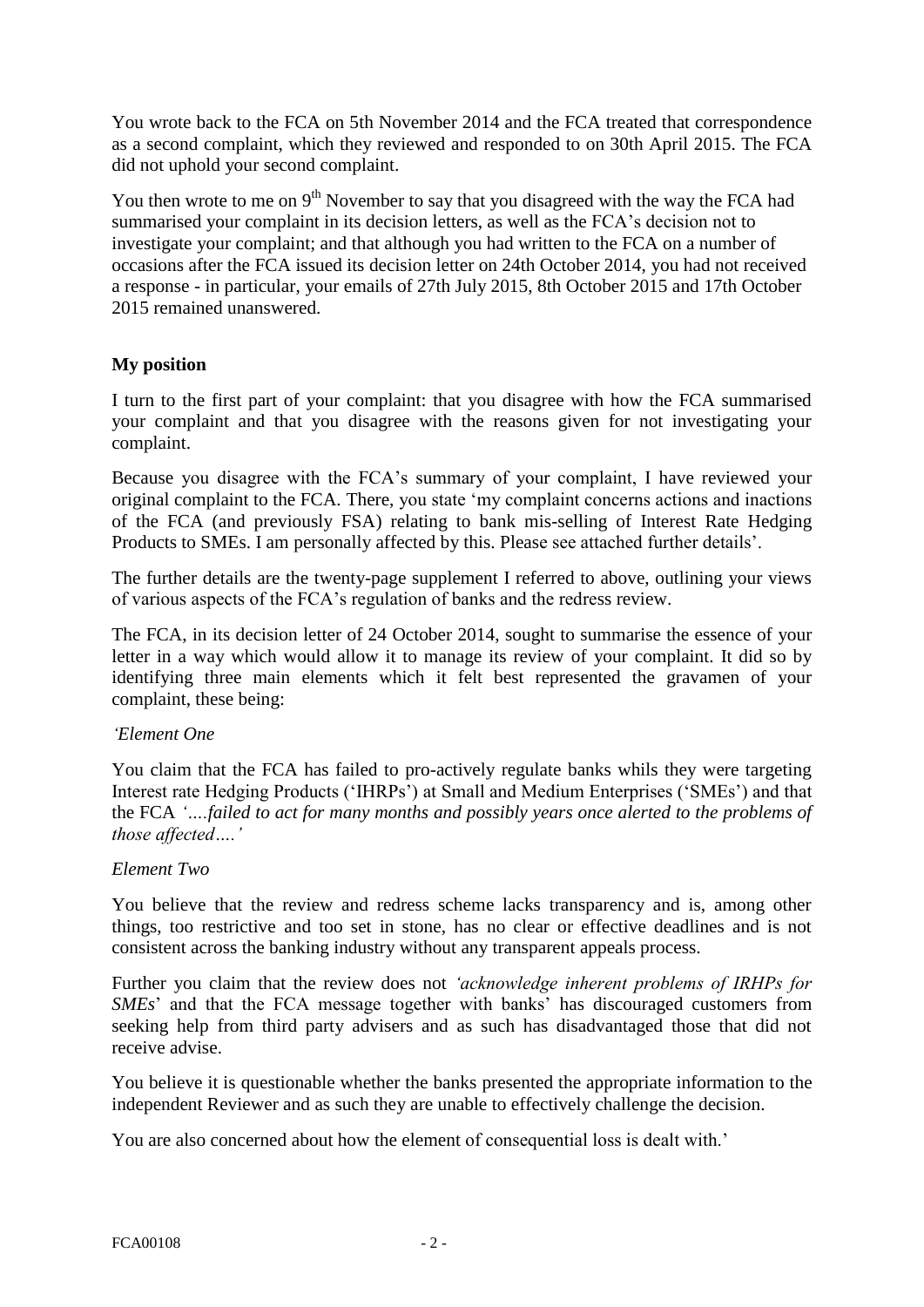I understand that you are unhappy that the FCA 'divided' your original complaint into elements, and that by choosing these particular elements they have shown that they do not understand your complaint.

Having considered your twenty page supplement document, and in the absence of any guidance from you as to the main heads of complaint, I can find no fault with the FCA's summary of the complaint, which seems to be to be a reasonable means of identifying the core of the issues you raise. It does not pretend to cover every detail of your complaint, but it does highlight the core concerns.

The FCA did not investigate your complaint under paragraph 3.5, and I agree with that decision. The primary route for customers who are dissatisfied with their banks is initially through the banks themselves and then, if necessary, the Financial Ombudsman Service. In the case of the IRHP issues, the regulator has intervened in its discussions with the banks to set up the voluntary redress scheme.

With respect to your views on the efficacy of the voluntary redress scheme, although the FCA did not formally investigate your complaint, it did provide extensive background information about its involvement in the redress scheme, in its letters of 24th October 2014 and 30th April 2015. I appreciate that you remain dissatisfied with the FCA involvement in the scheme; however, I agree with the FCA that this is really a complaint about the FCA's general policies and practices. While you clearly consider that the FCA should have taken more action to prevent the problems which arose with IRHPs, and to secure redress for consumers, I do not consider that it can be said that the regulator has behaved unreasonably or unprofessionally.

The decision letters sent to you by the FCA clearly state that they will not be investigating any of the elements of your complaint further, apart from one, this being element three of your second complaint, which is

'You allege that there has been a *"…serious regulatory failure and bias in favour of banks to the detriment of many affected customers…"* on the part of both the FSA and FCA in the design and operation of the redress scheme.'

The FCA has deferred looking at this particular allegation as there is a High Court legal action which needs to conclude first.

I now turn to the issue of your correspondence with the FCA after it issued your decision letter on 24 October 2014. In your email to me you say that you have received no replies to your emails of 27 July 2015, 8 October 2015 and 17 October 2015 from the FCA. Upon querying the matter, the FCA informed me that they had located an email from you on 27 July 2015 which had been misfiled, and therefore not responded to. They cannot locate the other two emails from you on their system. I recommend the FCA reply to this email and apologise for misplacing it. I would urge you to resend your additional emails to the FCA in the circumstances, and further recommend the FCA exert more diligence in its record keeping.

# **Conclusion**

Although I understand that you are unhappy with the FCA's decision not to investigate your complaints, I believe it was correct to do so and, as a result, I am unable to help you under the